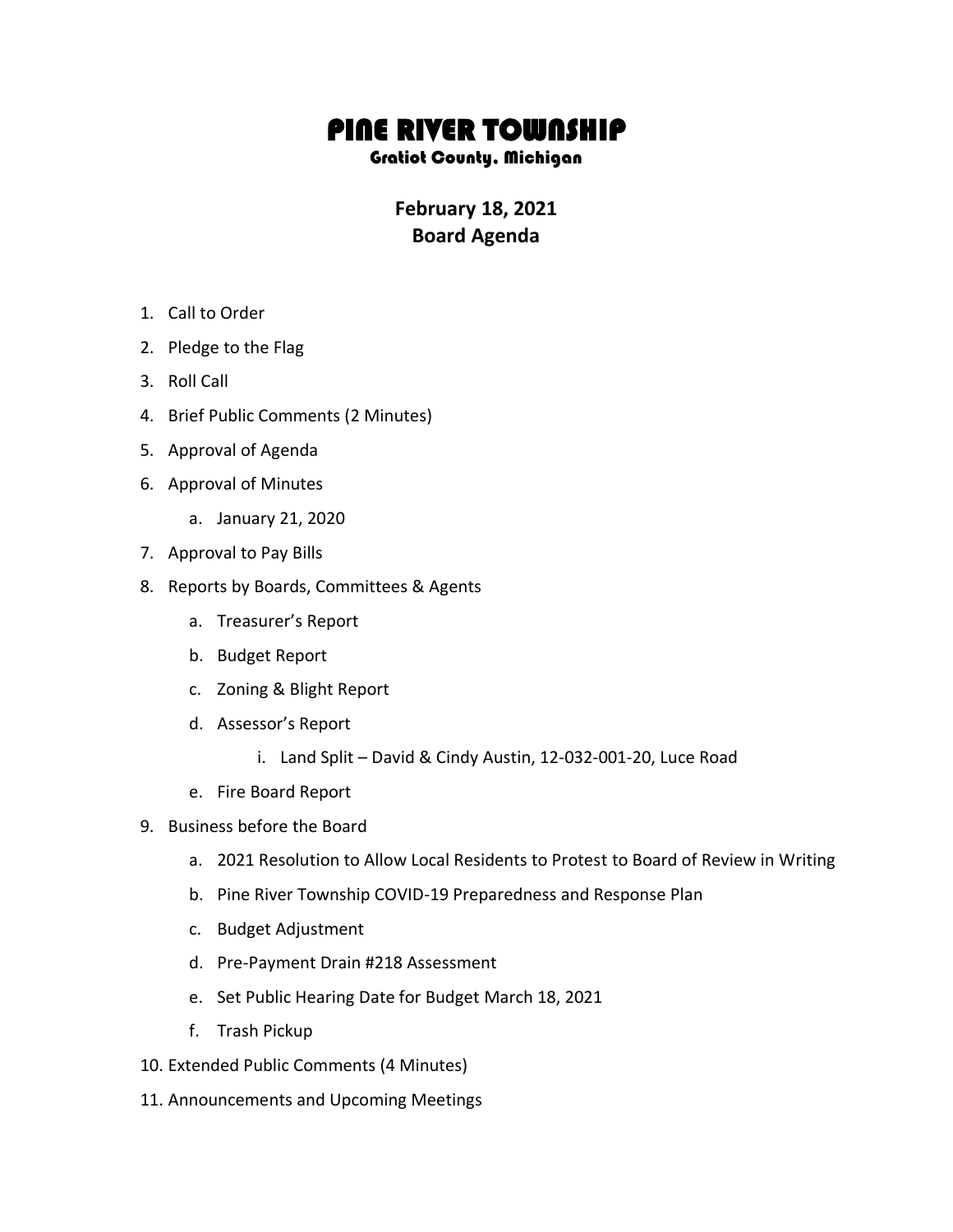a. Board Meeting – March 18, 2021

## 12. Adjournment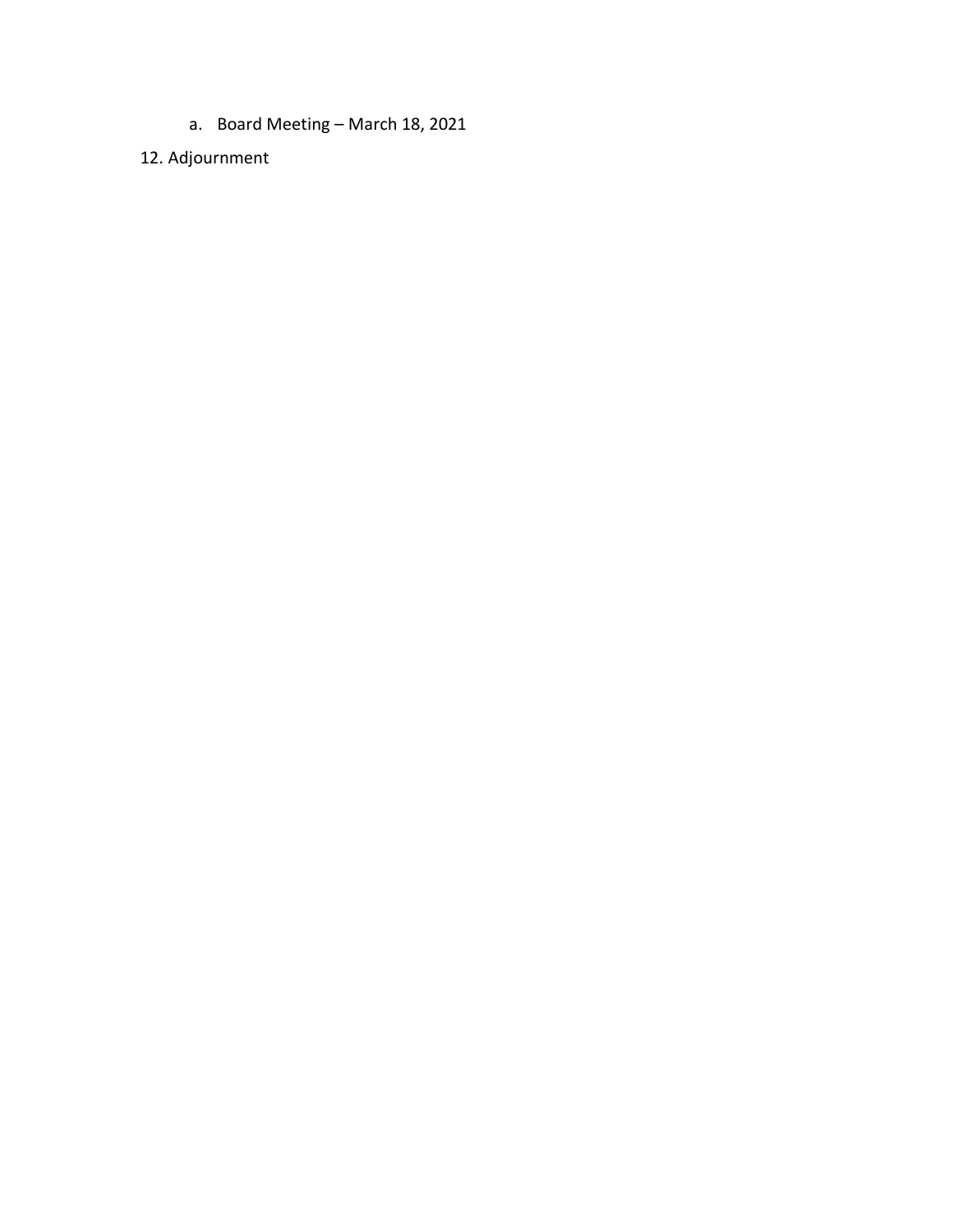## **MINUTES OF THE PINE RIVER TOWNSHIP BOARD MONTHLY MEETING FEBRUARY 18, 2021**

- 1.) The special meeting of the Pine River Township Board was called to order at 7:01PM by Supervisor Beeson via Zoom.
- 2.) Pledge the flag: The Board and the Public said the Pledge to the flag.
- 3.) Roll Call: Best: present; Moeggenborg: present; Beeson: present; Whitmore: present; Baker: present. (5) Board members present, (0) absent.
- 4.) Public Comments:
	- a. None
- 5.) Approve the Agenda:
	- a. Motion made by Baker: second by Moeggenborg: to approve the Agenda as presented. All present Board members approved. The motion carried 5-0.
- 6.) Approve the Minutes:
	- a. Motion made by Best: second by Baker: to approve the Minutes of the meeting from January 21, 2021. All present Board members approved. The motion carried 5-0.
- 7.) Approval to Pay Bills:
	- a. Motion made by Moeggenborg: second by Baker: to approve the payment of bills as presented in the amount of \$39,513.26 with the addition of \$4,000 to SLIPR for a total of \$43,513.26. All present Board members approved. The motion carried 5-0.
- 8.) Reports by Boards, Committees, and Agents
	- a. Treasurer's Report Discussion: Board reviewed, bank reconciliations have been received and reviewed by all present. Placed on file.
	- b. Budget Report Discussion: report placed on file.
	- c. Zoning and Blight Officer Report placed on file.
	- d. Assessor Report Dave and Cindy Austin Land Division
		- i. Motion made by Baker: second by Moeggenborg: to approve the division of Parcel #2912-032-001-20 to become Child Parcel #2912-032-001-31 and Residual Parcel #2912-032-001-21. All present Board members approved. The motion carried 5-0.
	- e. Fire Services Beeson reported about \$140,000 spent this year for fire and rescue.
- 9.) Business before the Board
	- a. 2021 Resolution to Allow Residents to Protest Board of Review in Writing